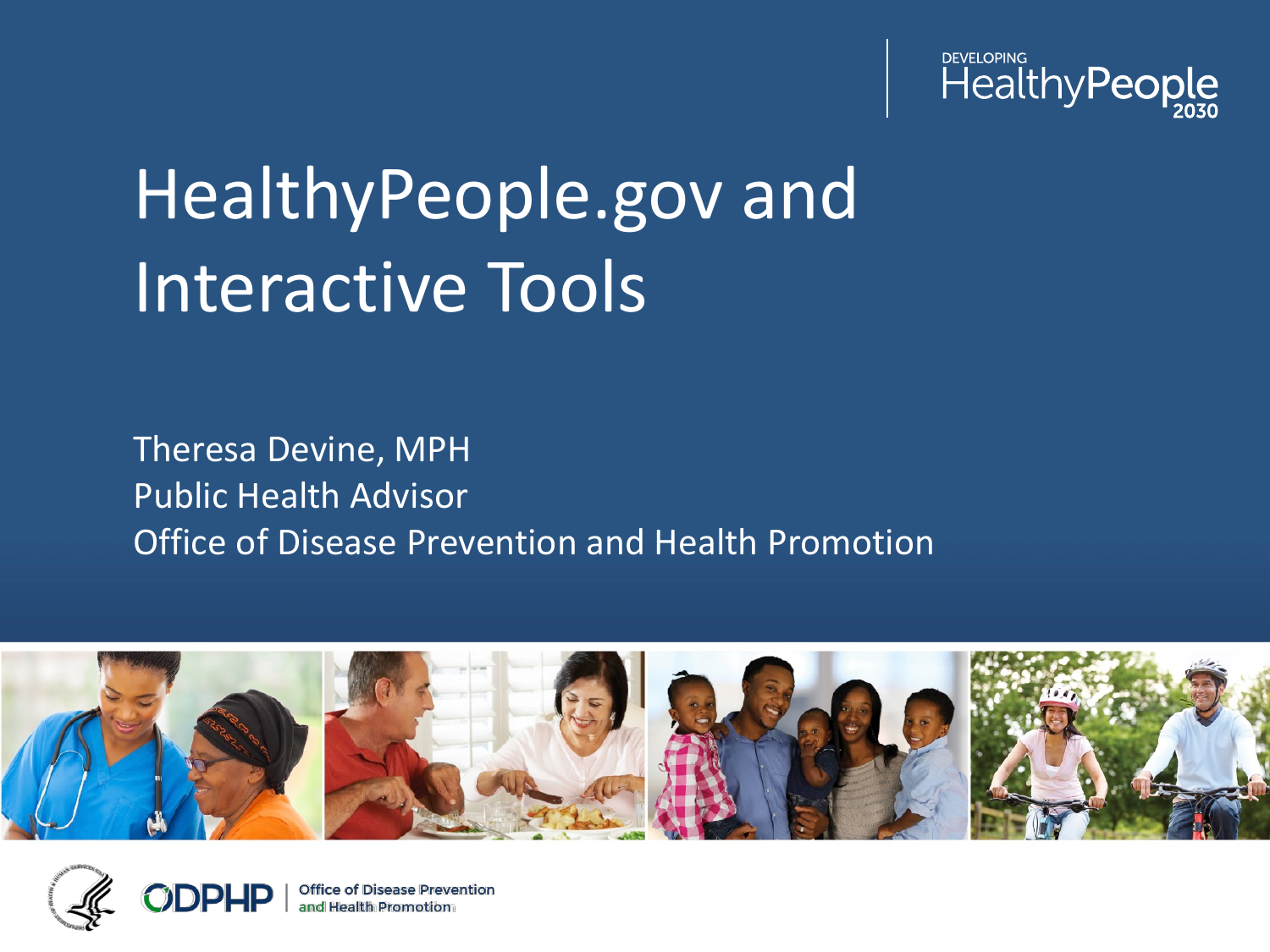#### Key Users & Information Needs

#### **User Roles**

- Clinicians
- **Students**
- Academicians/Educators
- Public health professionals
- **Researchers**

#### **Information Needs**

- $\bullet$  As a data source to:
	- Inform program planning
	- Compare to sub-national data
	- Conduct community health assessments

**DEVELOPING** 

HealthyPeople

- Meet national accreditation standards
- Complete school assignment
- To set policy and priorities and:
	- Allocate resources
	- Develop community health improvement plans
	- As a resource to:
		- Support grant applications
		- **Build partnerships**
		- Support staff or students

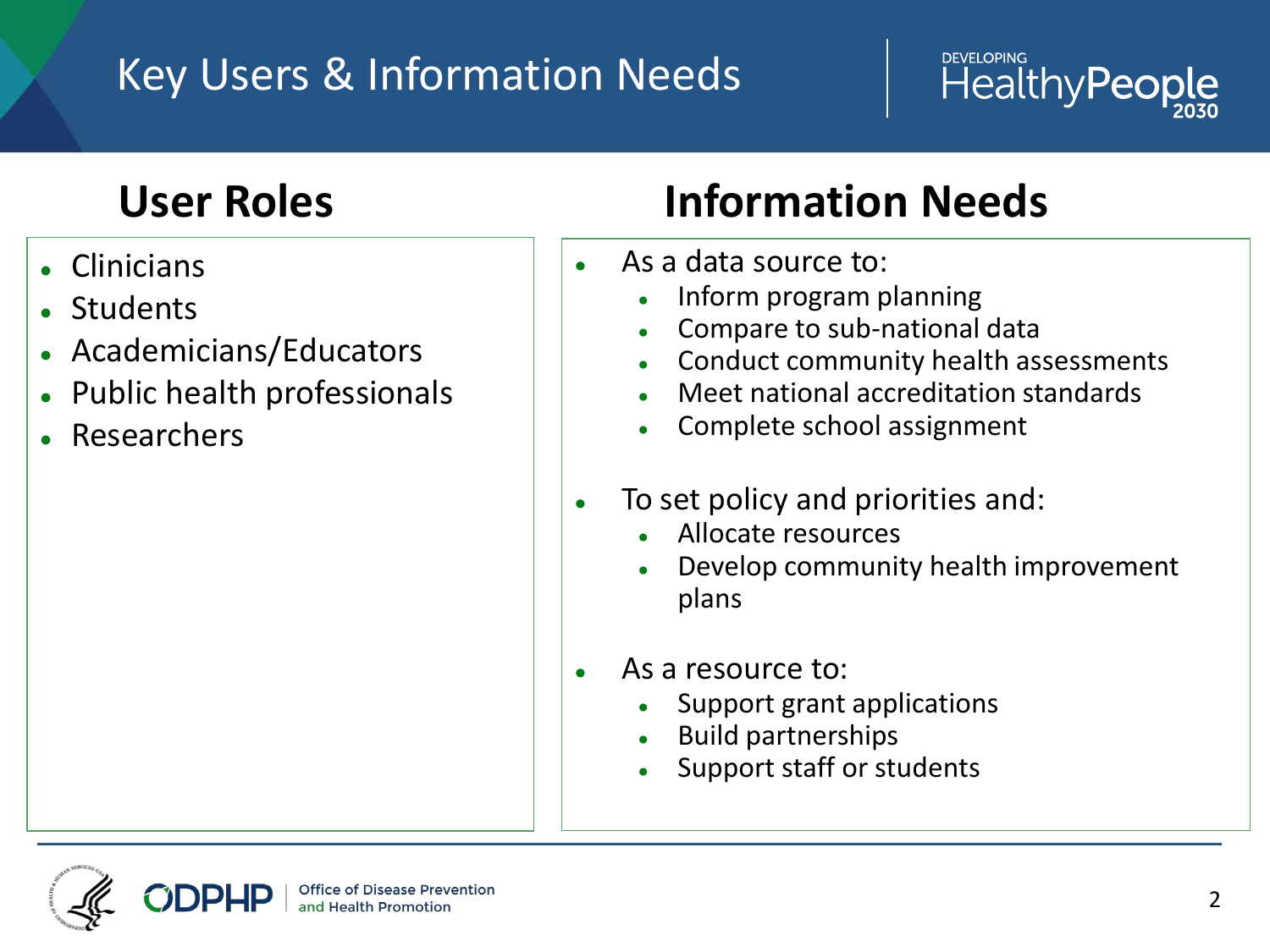# Live Demonstration

#### **DEVELOPING** HealthyPeople

- Walk-through of current site and key features:
	- Topics and Objectives
	- Leading Health Indicators
	- $\circ$  DATA2020
		- State-Level Data Maps
		- Health Disparities Data
	- Stories from the Field
	- Evidence-Based Resources
	- Webinars & Events



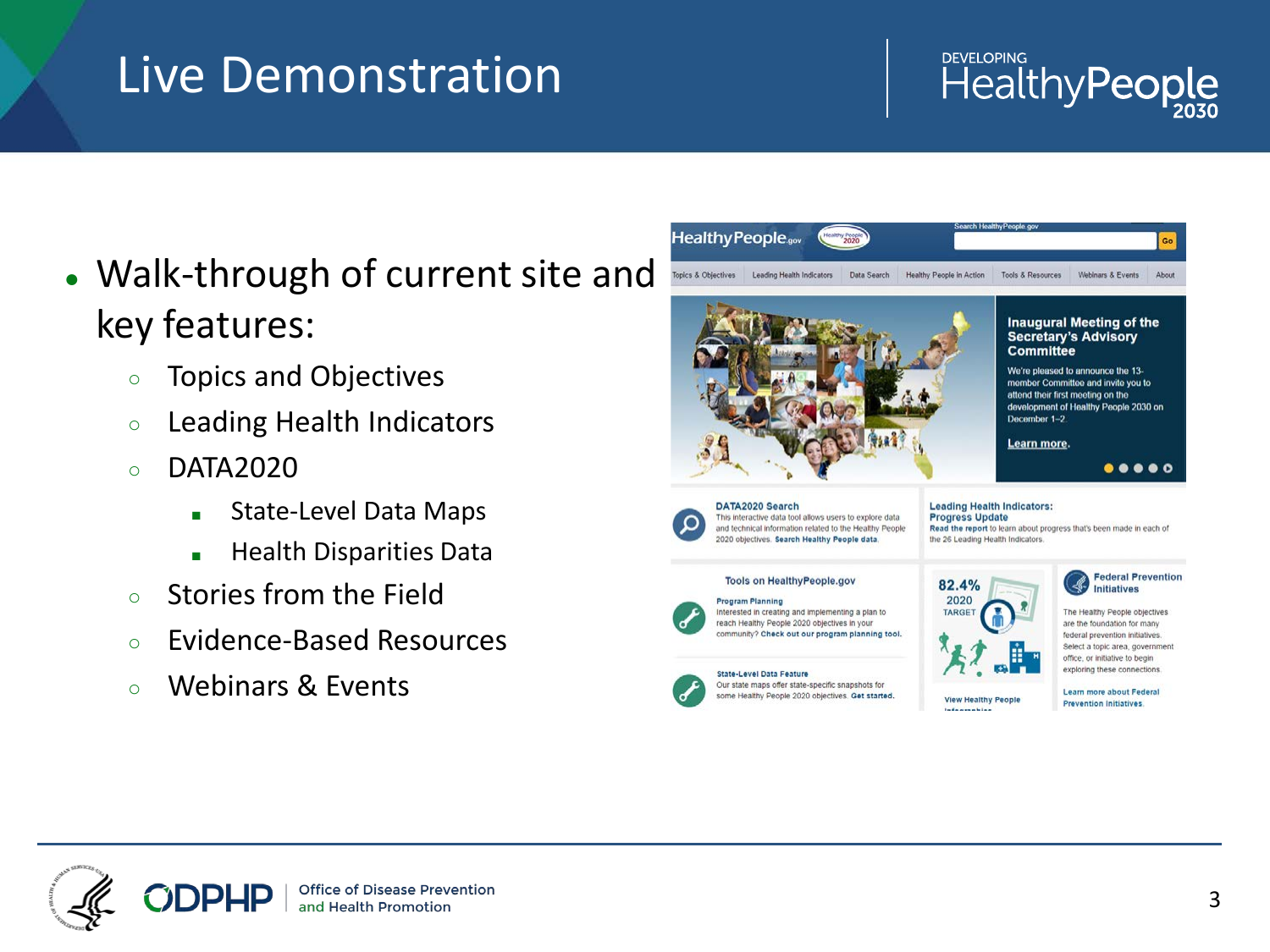## Goals for Healthy People 2030 site development



- Build on strengths of existing Healthy People website
- Meet stakeholder and user needs
- Follow the latest usability best practices
- Create a responsive, data-intensive digital service
- Integrate recommendations from Advisory Committee
	- Organization
	- Tools and Resources

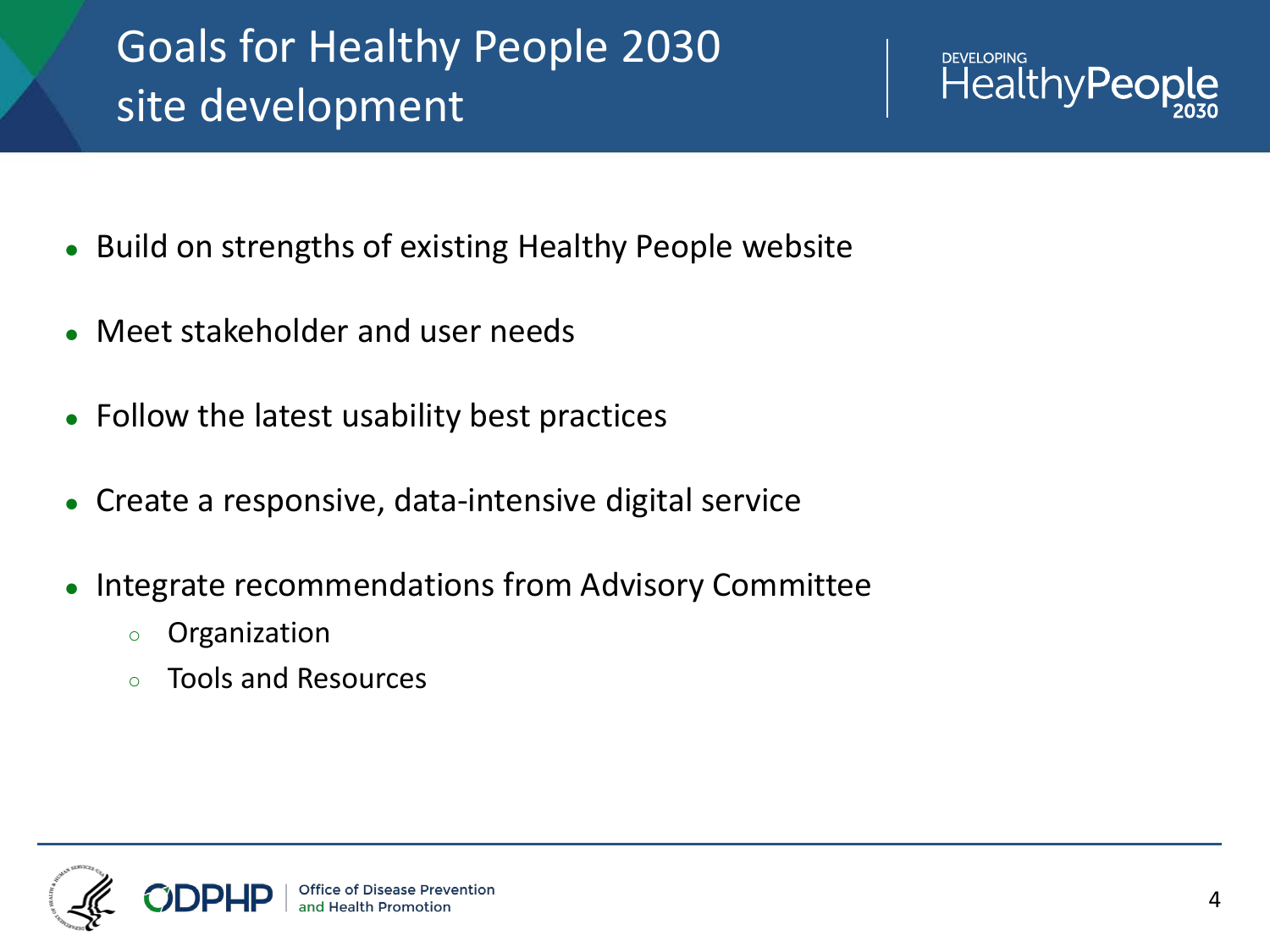## HealthyPeople.gov: HP2030 planning

- **Pre-planning: Usability testing** (2013-2015)
	- 4 rounds of testing on current site with public health professionals
- **Phase 1: Discovery** (2016)
	- Formative research, current site assessments, initial recommendations
- **Phase 2: Requirements** (2017-2018)
	- Technical requirements gathering, content strategy, wire framing, visual mockups, initial prototype testing
- **Phase 3: Development** (2018-2019)
	- Site development, iterative design, user testing, and communication strategy development



**HealthyPe**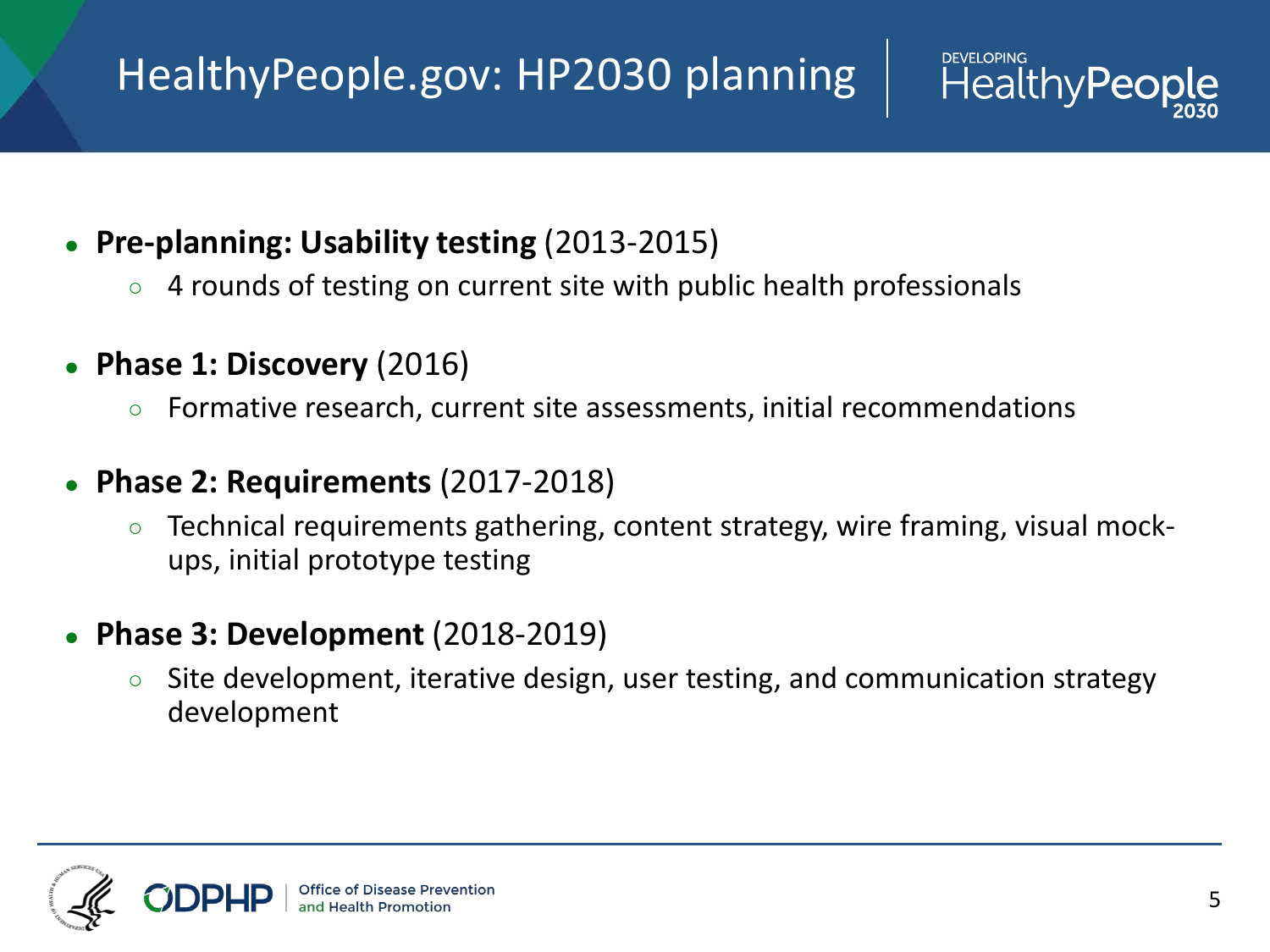## Phase 1: Discovery (2016)



| <b>Activity</b>               |                         | <b>Purpose</b>                                                                                          |
|-------------------------------|-------------------------|---------------------------------------------------------------------------------------------------------|
| Environmental scan            |                         | To understand context and competition and offer inspiration for the<br>HP2030 site                      |
| Site audits                   |                         |                                                                                                         |
|                               | Usability audit         | To examine usability strengths and opportunities for improvement                                        |
|                               | <b>Technical audit</b>  | To examine the strengths and limitations and make recommendations for<br>the future site infrastructure |
| User and stakeholder research |                         |                                                                                                         |
|                               | In-depth interviews     | To understand users' workflow and information needs                                                     |
|                               | Design the Box workshop | To begin assessing stakeholder and user needs and recommendations for<br>a HP2030 site                  |

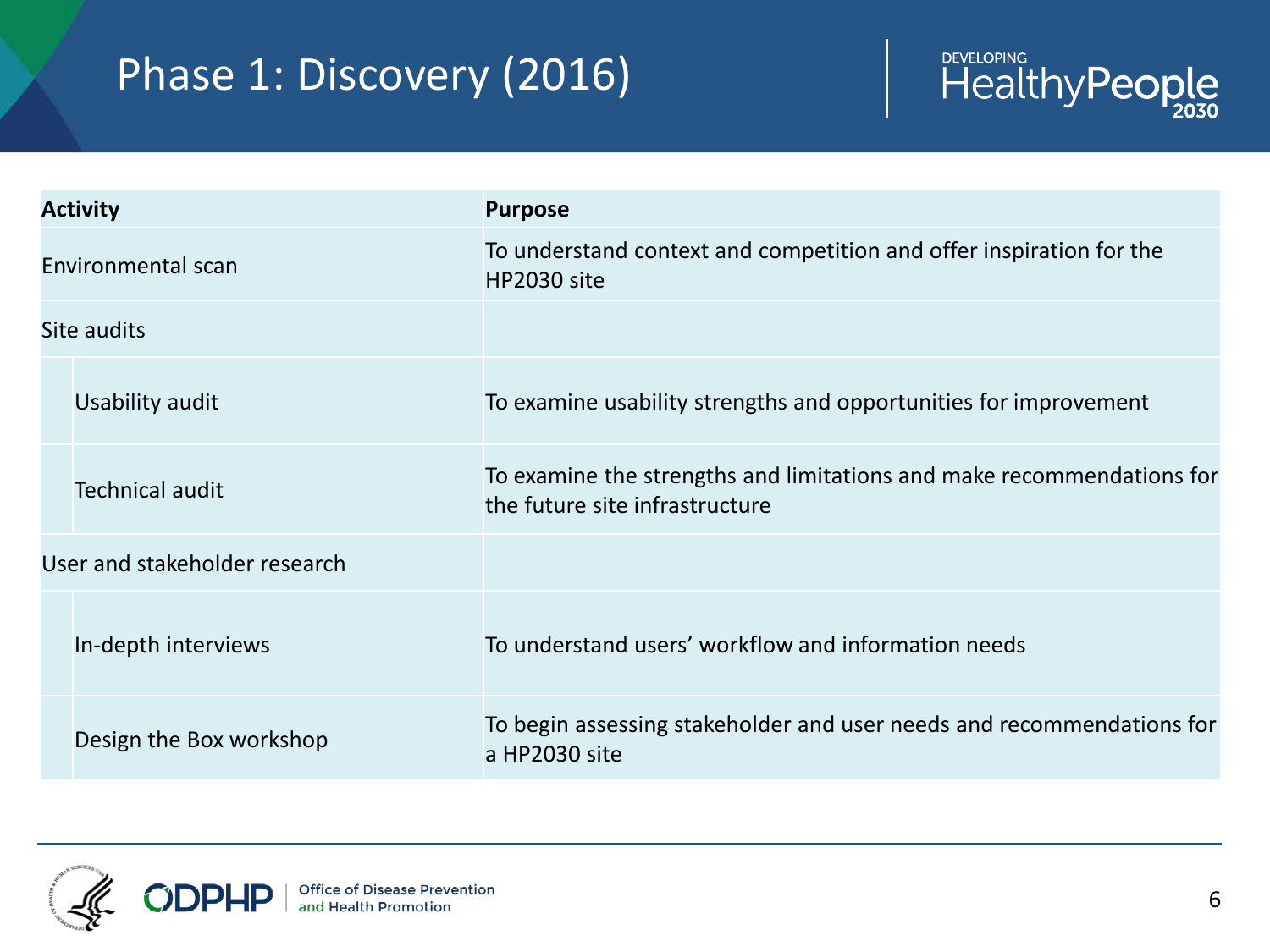

- Pursue short-term site enhancements
- Rebuild the site architecture for the HP2030 site
- Identify better ways to organize and link site content
- Enhance data displays
- Develop new ways for users to access content

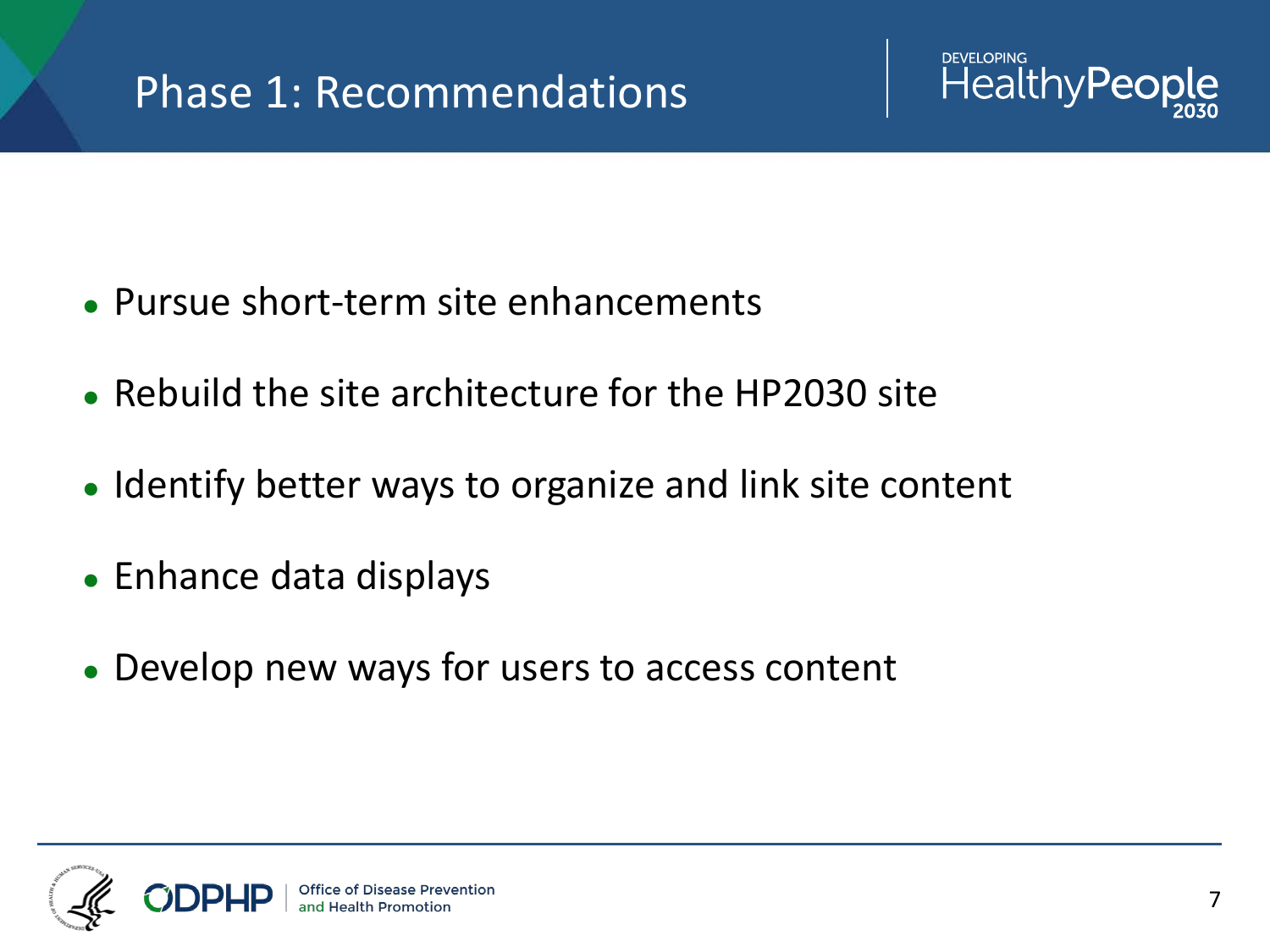#### Phase 2: Requirements (2017-2018)

- Implement short-term improvements to HealthyPeople.gov
- Gather technical requirements for key features of the HP2030 site
- Hold listening sessions with workgroup members and key stakeholders to gather additional input on site features
- Create a HP2030 web content strategy and retention plan based on existing site content
- Prototype and test:
	- Responsive design and mobile compatibility
	- Subject-based organization and navigation
	- $\circ$  Enhanced data displays



**DEVELOPING** 

**HealthyPed**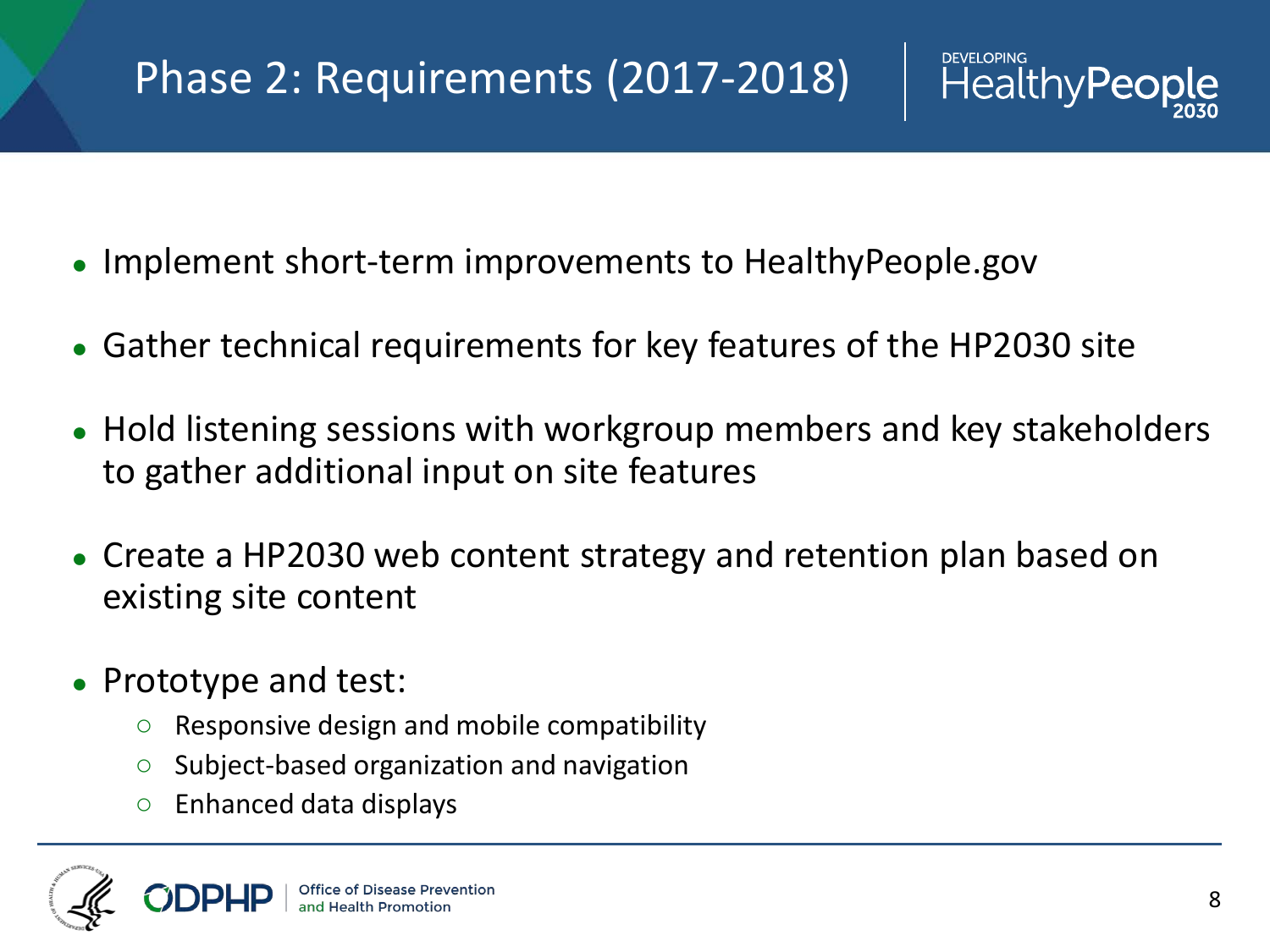#### Phase 3: Development (2018-2019)



- Continue iterative design process
- Implement key features
- Prepare new HP2030 web content
- Perform additional user testing
- Develop digital communication strategy